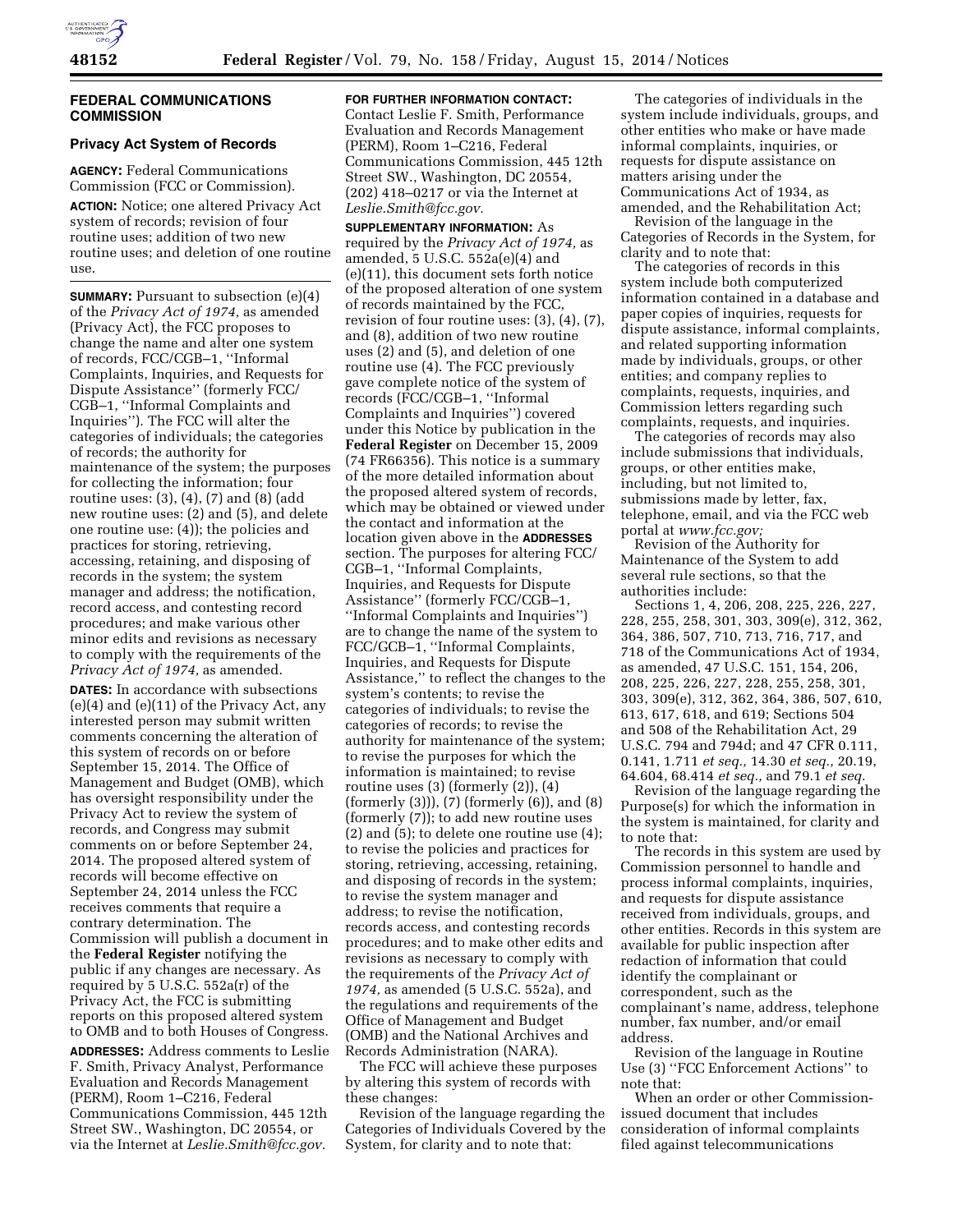providers, broadcasters, multi-channel video programming distributors, voiceover-internet-protocol providers, and/or wireless providers is entered by the FCC to implement or enforce the Communications Act, pertinent rule, regulation, or order of the FCC, the complainant's name may be made public in that order or document. When an order or other Commission-issued document that includes consideration of an informal complaint about accessibility for individuals with disabilities filed against a company (including telecommunications and advanced communications service providers and equipment manufacturers; video programming owners, providers, and distributors, including broadcasters and multichannel video programming distributors; and manufacturers of apparatus used to receive, play back, or record video programming) is entered or released by the FCC to implement or enforce the Communications Act, pertinent rule, regulation, or order of the FCC, the complainant's name may be made public in that order or document. Where a complainant in filing his or her complaint explicitly requests confidentiality of his or her name from public disclosure, the Commission will endeavor to protect such information from public disclosure. Complaints that contain requests for confidentiality may be dismissed if the Commission determines that the request impedes the Commission's ability to investigate and/ or resolve the complaint;

Revision of the language in Routine Use (4) ''Law Enforcement and Investigation'' to note that:

Where there is an indication of a violation or potential violation of a statute, regulation, rule, or order, records from this system may be referred to the appropriate Federal, state, Tribal, or local agency either for purposes of obtaining additional information relevant to a FCC decision or for referring the record for investigation, enforcement, or prosecution by another agency;

Revision of the language in Routine Use (7) ''Congressional Inquiries'' to note that:

Records on an individual in this system may be disclosed when requested by a congressional office in response to an inquiry by an individual made to the congressional office for the individual's own records;

Revision of the language in Routine Use (8) ''Government-wide Program Management and Oversight'' to note that:

When requested by the General Services Administration (GSA), the

National Archives and Records Administration (NARA), and/or the Government Accountability Office (GAO) for the purpose of records management inspections conducted under authority of 44 U.S.C. 2904 and 2906 (such disclosure(s) shall not be used to make a determination about individuals); when the Department of Justice (DOJ) is contacted in order to obtain that department's advice regarding disclosure obligations under the Freedom of Information Act (FOIA); or when the Office of Management and Budget (OMB) is contacted in order to obtain that office's advice regarding obligations under the Privacy Act;

Addition of new Routine Use (2) ''Informal Complaints, Inquiries, and Requests for Dispute Assistance about Accessibility for Individuals with Disabilities'' to note that:

When a record in this system involves an informal complaint, inquiry, or request for dispute assistance involving or filed against a company (including telecommunications and advanced communications service providers and equipment manufacturers; video programming owners, providers, and distributors, including broadcasters and multichannel video programming distributors; and manufacturers of apparatus used to receive, play back, or record video programming) about accessibility for individuals with disabilities, the inquiry, request, or informal complaint may be forwarded to the subject company for a response, pursuant to Section 4(i), 208, and 303(r) of the Communications Act of 1934, as amended;

Deletion of Routine Use (4) and its replacement with new Routine Use (5) ''Adjudication and Litigation'' to note that:

Where by careful review, the Commission determines that the records are both relevant and necessary to litigation and the use of such records is deemed by the Commission to be for a purpose that is compatible with the purpose for which the Commission collected the records, these records may be used by a court or adjudicative body in a proceeding when: (a) The Commission or any component thereof; or (b) any employee of the Commission in his or her official capacity; or (c) any employee of the Commission in his or her individual capacity where the Commission has agreed to represent the employee; or (d) the United States Government is a party to litigation or has an interest in such litigation;

Revision of the language regarding the Policies and Practices for Storing, Retrieving, Accessing, Retaining, and

Disposing of Records in the System, for clarity and to note that:

Storage:

The Consumer and Governmental Affairs Bureau staff logs consumer informal complaints, inquiries, and requests for dispute assistance that it receives into its Complaint and Inquiry Management System (CIMS), Consolidated Complaint Management System (CCMS), and other electronic databases and network databases not specifically named here that are used to store consumer informal complaints and inquiries, including requests for dispute assistance. Each request for dispute assistance and informal complaint submission is automatically assigned a file identification number for future reference when the case is entered into one of the databases. This identification number tracks consumer submissions and assists with identification of duplicate filings, which occur when consumers file multiple submissions. Confidential paper submissions are moved to a locked storage room for safekeeping. All records are kept in accordance with the agency records control schedule approved by NARA. *Retrievability:* 

Information in this system, including, but not limited to records, files, and data, may be retrieved by the individual's personal identifiers (such as the complainant's name, address, telephone number, fax number, and/or email address), entity name, program name, date received and date closed, problem description field, and/or call sign.

*Safeguards:* 

Electronic records that emanate from these informal complaint, inquiry submissions, and requests for dispute assistance are maintained in CIMS, CCMS, or other electronic and network computer databases not specifically named here, which are secured through controlled access and passwords restricted to a limited number of FCC employees or contractors working on informal complaints, inquiries, and requests for dispute assistance. In addition, as an added security measure, the staff in the Consumer and Governmental Affairs Bureau, Enforcement Bureau, and other FCC bureaus and offices who are assigned responsibility for resolution of these records in CIMS are only allowed access to these records via a ''license'' that also tracks their use of the records. Confidential paper submissions are moved to a locked storage room for safekeeping.

*Retention and Disposal:*  The information in this system is limited to electronic data, paper files,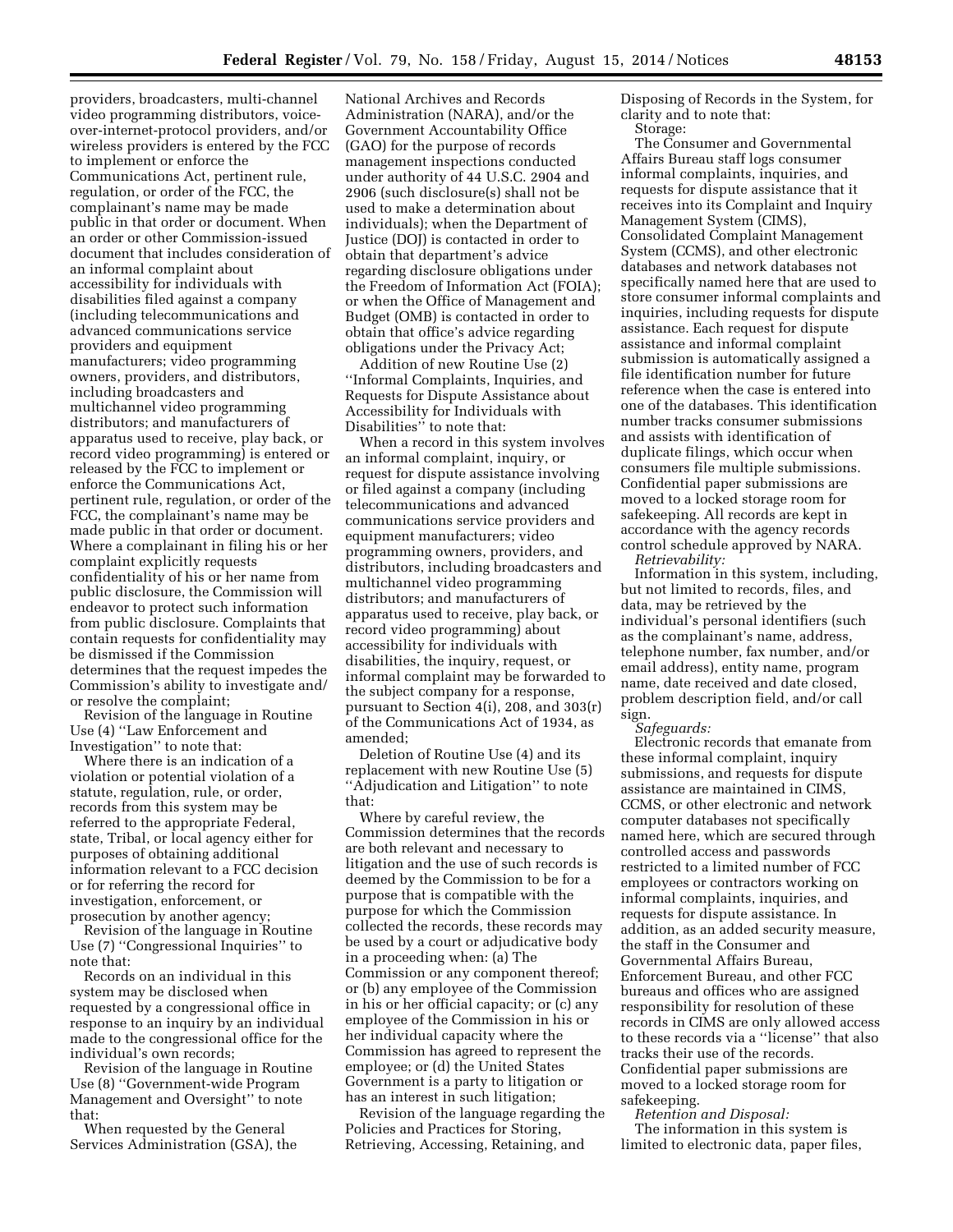and audio files, such as telephone call records. The information is retained at the FCC and then destroyed in accordance with the agency records control schedule N1–173–07–1, approved by the National Archives and Records Administration (NARA), which generally requires that source records are destroyed three years after data are entered into the system, and records in the master file are destroyed three years after the case is closed. Revision of the language regarding the System Managers and Address of the system, for clarity and to note that individuals seeking information about themselves in this system should: Address inquiries to the Privacy Analyst, Office of Managing Director or Consumer and Governmental Affairs Bureau, Federal Communications Commission, 445 12th Street SW., Washington, DC 20554.

Revision of the Notification, Record Access, and Contesting Record Procedures for the system, for clarity and to note that individuals seeking information about themselves in this system should:

Address inquiries to the Privacy Analyst, Office of Managing Director or Consumer and Governmental Affairs Bureau, Federal Communications Commission, 445 12th Street SW., Washington, DC 20554. An individual requesting access must follow FCC Privacy Act regulations regarding verification of identity and amendment of records. *See* 47 CFR 0.554–0.557.

Revision or modification of other data elements in CGB–1, as required, to make editorial changes to update, simply, or clarify, as necessary, this system of records notice (SORN) to make various other minor edits and revisions as necessary to comply with the requirements of the *Privacy Act of 1974,*  as amended.

This notice meets the requirement of documenting the changes to the systems of records that the FCC maintains, and provides the public, Congress, and OMB an opportunity to comment.

# **FCC/CGB–1**

### **SYSTEM NAME:**

Informal Complaints, Inquiries, and Requests for Dispute Assistance

#### **SECURITY CLASSIFICATION:**

The FCC's Security Operations Center (SOC) has not assigned a security classification to this system of records.

### **SYSTEM LOCATION:**

Consumer and Governmental Affairs Bureau, Federal Communications Commission, 445 12th Street SW., Washington, DC 20554 and 1270 Fairfield Road, Gettysburg, PA 17325.

### **CATEGORIES OF INDIVIDUALS COVERED BY THE SYSTEM:**

The categories of individuals in this system include individuals, groups, and other entities who make or have made informal complaints, inquiries, or requests for dispute assistance on matters arising under the Communications Act of 1934, as amended, and the Rehabilitation Act.

# **CATEGORIES OF RECORDS IN THE SYSTEM:**

The categories of records in this system include both computerized information contained in a database and paper copies of inquiries, requests for dispute assistance, informal complaints, and related supporting information made by individuals, groups, or other entities; and company replies to complaints, requests, inquiries, and Commission letters regarding such complaints, requests, and inquiries. The categories of records may also include submissions that individuals, groups, or other entities make, including, but not limited to, submissions made by letter, fax, telephone, email, and via the FCC web portal at *[www.fcc.gov.](http://www.fcc.gov)* 

### **AUTHORITY FOR MAINTENANCE OF THE SYSTEM:**

Sections 1, 4, 206, 208, 225, 226, 227, 228, 255, 258, 301, 303, 309(e), 312, 362, 364, 386, 507, 710, 713, 716, 717, and 718 of the Communications Act of 1934, as amended, 47 U.S.C. 151, 154, 206, 208, 225, 226, 227, 228, 255, 258, 301, 303, 309(e), 312, 362, 364, 386, 507, 610, 613, 617, 618, and 619; Sections 504 and 508 of the Rehabilitation Act, 29 U.S.C. 794 and 794d; and 47 CFR 0.111, 0.141, 1.711 *et seq.,* 14.30 *et seq.,* 20.19, 64.604, 68.414 *et seq.,* and 79.1 *et seq..* 

### **PURPOSES:**

The records in this system are used by Commission personnel to handle and process informal complaints, inquiries, and requests for dispute assistance received from individuals, groups, and other entities. Records in this system are available for public inspection after redaction of information that could identify the complainant or correspondent, such as the complainant's name, address, telephone number, fax number, and/or email address.

### **ROUTINE USES OF RECORDS MAINTAINED IN THE SYSTEM, INCLUDING CATEGORIES OF USERS AND THE PURPOSES OF SUCH USES:**

Information about individuals in this system of records may routinely be disclosed under the following conditions:

1. Informal Complaints—When a record in this system involves an informal complaint filed against telecommunications providers,

broadcasters, multi-channel video program distributors, voice-overinternet-protocol providers, and/or wireless providers, the complaint may be forwarded to the subject company for a response, pursuant to Sections 4(i), 208, and 303(r) of the Communications Act of 1934, as amended.

2. Informal Complaints, Inquiries, and Requests for Dispute Assistance about Accessibility for Individuals with Disabilities—When a record in this system involves an informal complaint, inquiry, or request for dispute assistance involving or filed against a company (including telecommunications and advanced communications service providers and equipment manufacturers; video programming owners, providers, and distributors, including broadcasters and multichannel video programming distributors; and manufacturers of apparatus used to receive, play back, or record video programming) about accessibility for individuals with disabilities, the inquiry, request, or informal complaint may be forwarded to the subject company for a response, pursuant to Section 4(i), 208, and 303(r) of the Communications Act of 1934, as amended.

3. FCC Enforcement Actions—When an order or other Commission-issued document that includes consideration of informal complaints filed against telecommunications providers, broadcasters, multi-channel video program distributors, voice-overinternet-protocol providers, and/or wireless providers is entered by the FCC to implement or enforce the Communications Act, pertinent rule, regulation, or order of the FCC, the complainant's name may be made public in that order or document. When an order or other Commission-issued document that includes consideration of an informal complaint about accessibility for individuals with disabilities filed against a company (including telecommunications and advanced communications service providers and equipment manufacturers; video programming owners, providers, and distributors, including broadcasters and multichannel video programming distributors; and manufacturers of apparatus used to receive, play back, or record video programming) is entered or released by the FCC to implement or enforce the Communications Act, pertinent rule, regulation, or order of the FCC, the complainant's name may be made public in that order or document. Where a complainant in filing his or her complaint explicitly requests confidentiality of his or her name from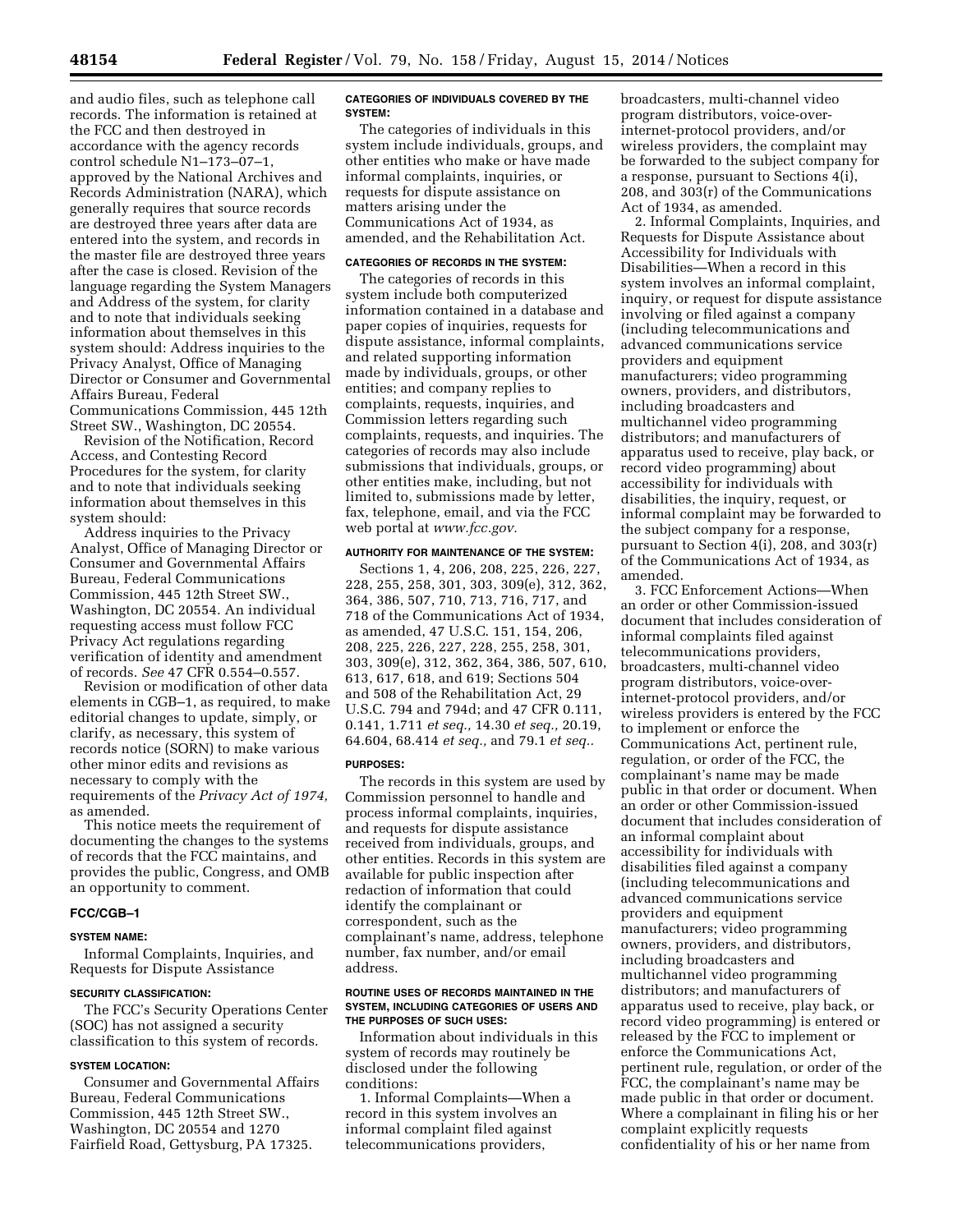public disclosure, the Commission will endeavor to protect such information from public disclosure. Complaints that contain requests for confidentiality may be dismissed if the Commission determines that the request impedes the Commission's ability to investigate and/ or resolve the complaint.

4. Law Enforcement and Investigation—Where there is an indication of a violation or potential violation of a statute, regulation, rule, or order, records from this system may be referred to the appropriate Federal, state, Tribal, or local agency either for purposes of obtaining additional information relevant to a FCC decision or for referring the record for investigation, enforcement, or prosecution by another agency.

5. Adjudication and Litigation— Where by careful review, the Commission determines that the records are both relevant and necessary to litigation and the use of such records is deemed by the Commission to be for a purpose that is compatible with the purpose for which the Commission collected the records, these records may be used by a court or adjudicative body in a proceeding when: (a) The Commission or any component thereof; or (b) any employee of the Commission in his or her official capacity; or (c) any employee of the Commission in his or her individual capacity where the Commission has agreed to represent the employee; or (d) the United States Government is a party to litigation or has an interest in such litigation.

6. Department of Justice—A record from this system of records may be disclosed to the Department of Justice or in a proceeding before a court or adjudicative body when:

(a) the United States, the Commission, a component of the Commission, or, when represented by the government, an employee of the Commission is a party to litigation or anticipated litigation or has an interest in such litigation, and

(b) the Commission determines that the disclosure is relevant or necessary to the litigation.

7. Congressional Inquiries—When requested by a congressional office in response to an inquiry by an individual made to the congressional office for the individual's own records.

8. Government-wide Program Management and Oversight—When requested by the General Services Administration (GSA), the National Archives and Records Administration (NARA), and/or the Government Accountability Office (GAO) for the purpose of records management inspections conducted under authority

of 44 U.S.C. 2904 and 2906 (such disclosure(s) shall not be used to make a determination about individuals); when the Department of Justice (DOJ) is contacted in order to obtain that department's advice regarding disclosure obligations under the Freedom of Information Act (FOIA); or when the Office of Management and Budget (OMB) is contacted in order to obtain that office's advice regarding obligations under the Privacy Act.

9. Breach of Federal Data—A record from this system may be disclosed to appropriate agencies, entities, and persons when (1) the Commission suspects or has confirmed that the security or confidentiality of information in the system of records has been compromised; (2) the Commission has determined that as a result of the suspected or confirmed compromise there is a risk of harm to economic or property interests, identity theft or fraud, or harm to the security or integrity of this system or other systems or programs (whether maintained by the Commission or another agency or entity) that rely upon the compromised information; and (3) the disclosure made to such agencies, entities, and persons is reasonably necessary to assist in connection with the Commission's efforts to respond to the suspected or confirmed compromise and prevent, minimize, or remedy such harm.

In each of these cases, the FCC will determine whether disclosure of the records is compatible with the purpose for which the records were collected.

# **DISCLOSURE TO CONSUMER REPORTING AGENCIES:**

None.

### **POLICIES AND PRACTICES FOR STORING, RETRIEVING, ACCESSING, RETAINING, AND DISPOSING OF RECORDS IN THE SYSTEM:**

### **STORAGE:**

The Consumer and Governmental Affairs Bureau staff logs consumer informal complaints, inquiries, and requests for dispute assistance that it receives into its Complaint and Inquiry Management System (CIMS), Consolidated Complaint Management System (CCMS), and other electronic databases and network databases not specifically named here that are used to store consumer informal complaints and inquiries, including requests for dispute assistance. Each request for dispute assistance and informal complaint submission is automatically assigned a file identification number for future reference when the case is entered into one of the databases. This identification number tracks consumer submissions and assists with identification of

duplicate filings, which occur when consumers file multiple submissions. Confidential paper submissions are moved to a locked storage room for safekeeping. All records are kept in accordance with the agency records control schedule approved by NARA.

#### **RETRIEVABILITY:**

Information in this system, including, but not limited to records, files, and data, may be retrieved by the individual's personal identifiers (such as the complainant's name, address, telephone number, fax number, and/or email address), entity name, program name, date received and date closed, problem description field, and/or call sign.

### **SAFEGUARDS:**

Electronic records that emanate from these informal complaint, inquiry submissions, and requests for dispute assistance are maintained in CIMS, CCMS, or other electronic and network computer databases not specifically named here, which are secured through controlled access and passwords restricted to a limited number of FCC employees or contractors working on informal complaints, inquiries, and requests for dispute assistance. These various safeguards comply with the FCC's IT security and privacy protocols. In addition, as an added security measure, the staff in the Consumer and Governmental Affairs Bureau, Enforcement Bureau, and other FCC bureaus and offices who are assigned responsibility for resolution of these records in CIMS are only allowed access to these records via a ''license'' that also tracks their use of the records. Confidential paper submissions are moved to a locked storage room for safekeeping.

### **RETENTION AND DISPOSAL:**

The information in this system is limited to electronic data, paper files, and audio files, such as telephone call records. The information is retained at the FCC and then destroyed in accordance with the agency records control schedule N1–173–07–1, approved by the National Archives and Records Administration (NARA), which generally requires that source records are destroyed three years after data are entered into the system, and records in the master file are destroyed three years after the case is closed.

# **SYSTEM MANAGERS AND ADDRESS:**

Address inquiries to the Privacy Analyst, Office of Managing Director or Consumer and Governmental Affairs Bureau, Federal Communications